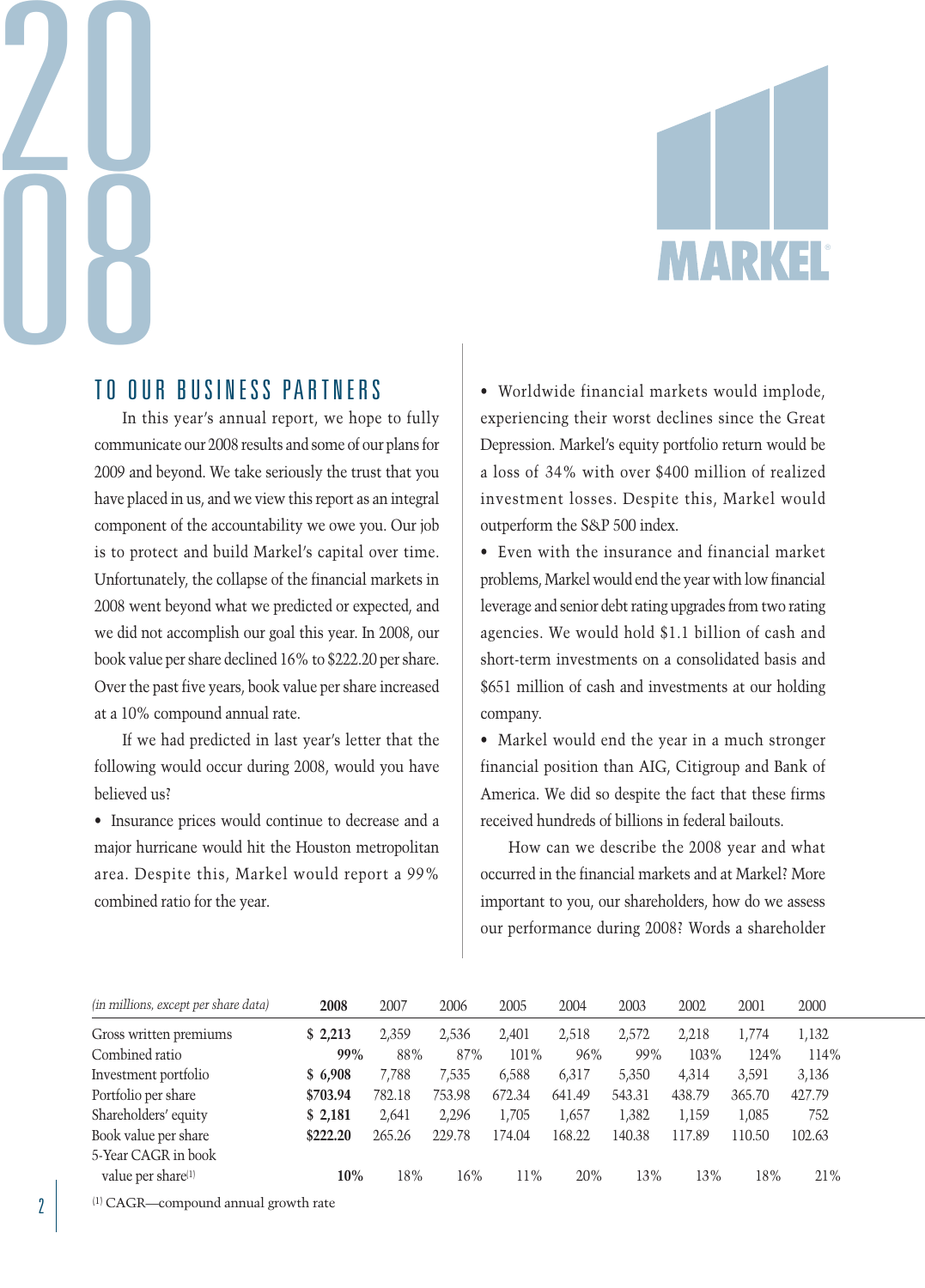might use include "disappointing" and "poor." If you wanted to be more critical, you could use words like "disastrous" or "worst year ever." While all these words could be used to sum up Markel's 2008 results, we believe another word should also be added in the mix, "opportunity."

To be fair, it was not a good year, and you have every right to be disappointed, but we ended 2008 prepared unlike any other time in our history to take advantage of enormous opportunities in the years ahead of us. We enter 2009 with the capital, both financial and human, to take advantage of the growing opportunities in the specialty insurance marketplace, as well as investment opportunities that will eventually emerge as financial markets heal.

# TWENTY-YEAR PERSPECTIVE

Here is an updated 20-year chart from last year's letter. A year ago we remarked, "We present the 20-year table to remind you, and us, of the importance of maintaining a long-term perspective." Last year was a good year. This year was not. Throughout the decades, our underlying philosophy and long-term vision remain the same. We think it is just as important to remember this in a year when things did not go as well as we would have liked.

This year's numbers do not make for the best reading. We achieved total gross written premiums of \$2.2 billion in 2008, a decline of 6% and a level similar to the amount of business we did in 2002. The insurance market has endured declining prices for the past several years and 2008 showed no relief. While we believe our underwriters maintained their discipline and let business leave us for cheaper rates, our overall pricing and margins diminished along with the industry. The vast majority of our business continues to earn underwriting profits; however, the margins are now too thin. The time has come to move prices up, and we have started this process.

The flat volume over the last five years contains both good and bad news. The good news is that we worked diligently to maintain our underwriting discipline despite increasingly irrational competition. We also were able to grow book value through this period even with flat top-line revenues. The bad news is that we have not had enough success finding the opportunities for profitable growth that do exist. This is not for lack of effort. Our experience tells us that we must try many new product ideas to find the few that can make a significant contribution. While we enjoyed some modest successes over the past few years with our new initiatives, none have been large enough to offset the volume we continue to lose due to market competition.

Underwriting results for 2008 reflected the competitive insurance market, as well as Hurricanes Gustav and Ike. Despite these obstacles, we finished the year with a combined ratio of 99%. Of course our

|        |        |        |        |        |        |        |       |       |       |       |       | 20-Year                         |
|--------|--------|--------|--------|--------|--------|--------|-------|-------|-------|-------|-------|---------------------------------|
| 1999   | 1998   | 1997   | 1996   | 1995   | 1994   | 1993   | 1992  | 1991  | 1990  | 1989  | 1988  | $CAGR^{(1)}$                    |
| 595    | 437    | 423    | 414    | 402    | 349    | 313    | 304   | 406   | 412   | 44    | 43    | 22%                             |
| 101%   | 98%    | 99%    | 100%   | 99%    | 97%    | 97%    | 97%   | 106%  | 81%   | 78%   | 84%   | $\hspace{0.1mm}-\hspace{0.1mm}$ |
| 1,625  | 1,483  | 1,410  | 1,142  | 927    | 622    | 609    | 457   | 436   | 411   | 79    | 59    | 27%                             |
| 290.69 | 268.49 | 257.51 | 209.20 | 170.95 | 115.45 | 112.55 | 84.64 | 81.77 | 77.27 | 14.54 | 11.35 | 23%                             |
| 383    | 425    | 357    | 268    | 213    | 139    | 151    | 109   | 83    | 55    | 60    | 45    | 21%                             |
| 68.59  | 77.02  | 65.18  | 49.16  | 39.37  | 25.71  | 27.83  | 20.24 | 15.59 | 10.27 | 11.69 | 9.22  | 17%                             |
|        |        |        |        |        |        |        |       |       |       |       |       |                                 |
| 22%    | 23%    | 26%    | 26%    | 31%    | 17%    | 25%    | 34%   | 35%   |       |       |       |                                 |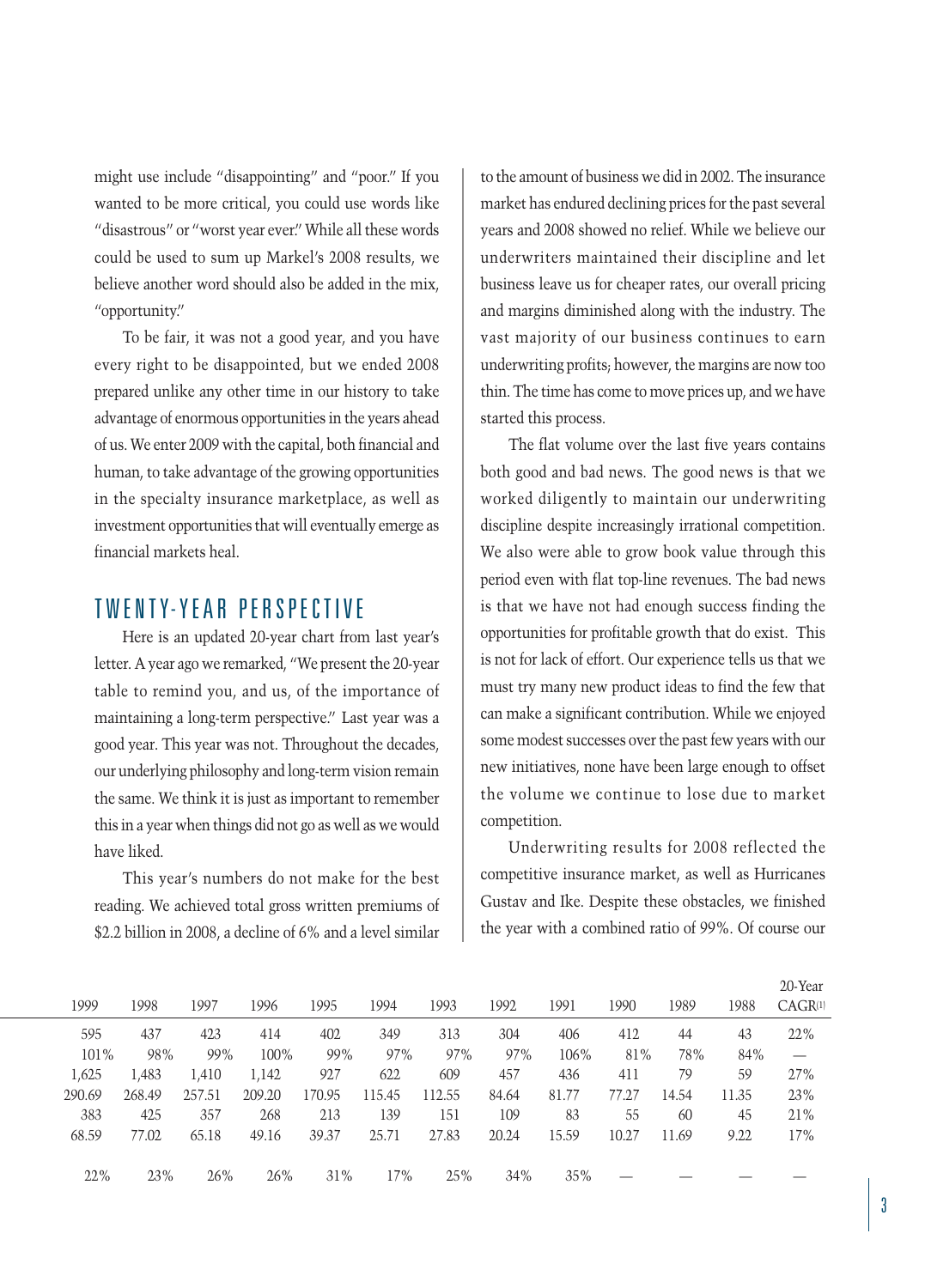goal is to earn consistent underwriting profits. We have done a good job in recent years, producing underwriting profits in five of the past six years. We barely missed in 2005 with a 101% combined ratio as a result of Hurricane Katrina. Over the past 20 years, we have produced underwriting profits in 14 out of 20 years. Our misses were primarily related to the acquisitions of Shand, Investors and Terra Nova and Hurricane Katrina. Given the current low investment returns, we need to earn combined ratios in the low 90's or better to achieve reasonable returns on capital.

Over the past five years, the compound annual growth rate of Markel's book value per share stands at 10%. By comparison, the five-year compound annual growth rate of the S&P 500 was a loss of 1.5%. Despite our relative outperformance in book value growth and the 3.4% compound annual growth in Markel's share price over this period, these results are below our goals and expectations. Consequently, as you would and should expect, your executive management team earned no bonuses this year. We have all witnessed recent examples of executive compensation excesses. At Markel, we have always tried to treat shareholders and our associates fairly.

As evidence of the long-term effectiveness of our approach, we can look to our success in growing book value with a 20-year compound annual growth rate of 17%. Our objective for 2009 is to return to historical form and build book value per share at high rates of return over long periods of time.

Inside the front cover of this year's report are our Profile and The Markel Style. Like our 20-year record, this mission statement and our value system remained consistent throughout the period. We continue to believe that these principles reflect unchanging truths, and they will lead us to success in the years to come just as they have in the past.

## REVIEW OF 2008

The best thing we can say about 2008 is that it is over. It is also a year when we learned a great deal about volatility, resilience, flexibility and margin of safety. We look forward to applying those lessons in 2009 and beyond.

### **Operations**

Given the difficult underwriting environment we faced in 2008, producing a 99% combined ratio for the year represents a modest success. Our results included \$95 million of losses, or almost five points on our combined ratio, from Hurricanes Ike and Gustav. We are pleased that this represents a \$20 million improvement from the loss we initially estimated on the hurricanes in our third quarter results.

Hurricane Ike was a bigger (over 500 miles wide) and more extended storm than any previous hurricane. Based on analysis of our losses from Ike and Gustav, we believe that the underwriting corrective actions that we put in place after Hurricane Katrina are working. There is still work to do, but we are pleased to have met our goal of producing an underwriting profit in a year with significant hurricane losses.

In addition to hurricanes, we continued to combat rate pressure throughout most of 2008. Fortunately, as we approached the end of the year, rates began to stabilize in many classes. However, given how far rates have fallen over the past several years, stable rates are not enough. During the fourth quarter, we instructed all of our underwriters to stop offering rate decreases, and we followed soon after with targeted rate increases for most of our lines of business. In the short run, being among the first to stand up to the need for rate increases may hurt our premium volume. This, however, is a small price to pay. Inadequate pricing will get an insurance company in trouble much faster than losing premium volume (more on this subject later).

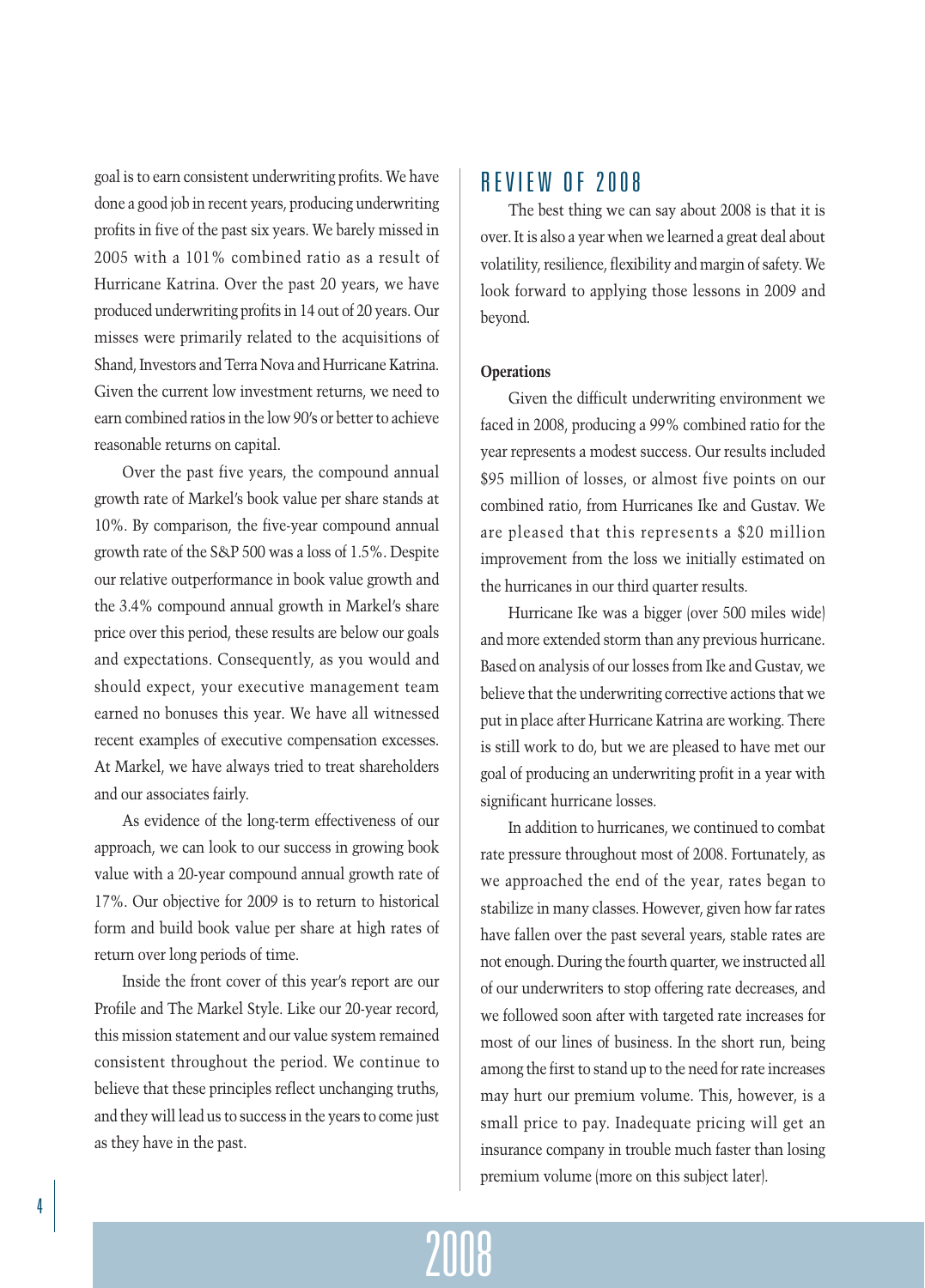In the United States, our operations produced good results, although they were tempered by storm losses and price deterioration. Markel Shand and Markel Essex again led the way with solid, but smaller than 2007, underwriting profits. Markel Southwest, Markel Insurance Company and Markel American also made solid contributions; however, all were impacted by the storms and soft market. Markel Underwriting Managers and Markel International reported underwriting losses for the year. At Markel Underwriting Managers, this was largely due to extreme price competition in their lines of business and the need to establish significant margins of safety as a result. At Markel International, storm losses and problems in a medical malpractice book led to an underwriting loss.

To produce a consolidated underwriting profit, we also had to overcome a few disappointments in 2008. Our team at Markel Global Marine and Energy worked extremely hard to build a franchise for us in Houston; however, we were not able to generate the critical mass necessary to sustain the operation. We made the difficult decision to close this unit at the end of the year. We also made the decision to exit medical malpractice at Markel International. This was an experiment to reproduce our profitable U.S. medical malpractice results in Europe. While we were unable to make these expansion efforts work, we will continue to look for profitable growth opportunities.

### **One Markel**

You may remember from last year's letter that we talked about our Atlas project and how we were building a roadmap for our future through it. During 2008, we continued to refine the vision for the project and renamed it One Markel. The reason for the name change was simple. While we have many goals for One Markel, the primary goal is to get closer to our customer with the full array of Markel's product offerings. We want to be easier to do business with, find out about new business opportunities more quickly and become more efficient in providing insurance solutions to our customers. We want to give each of our customers one access point to Markel through regional teams dedicated to bringing them the right Markel products and services.

By spring 2009, we will transition our four wholesale business units to a regional structure. We have split the country into five regions: Northeast, Southeast, Midwest, Mid South and West. Each regional office will be responsible for serving all the needs of the customers located in their regions. Each regional team will have the full menu of Markel products available to serve their customers.

With our regional teams focused primarily on customer service and marketing, we have created a central product line group that has primary responsibility for underwriting guidelines, pricing and program design. The product line group's focus will be to ensure that the products needed by the regional teams' customers are available and that our regional teams have the expertise to underwrite the risk or can refer more difficult risks to our product line experts.

We have been preparing for this transition throughout 2008. We opened the Mid South regional office in Dallas, Texas in September 2008. Opening this region early gave us the opportunity to refine our plan and train our associates before rolling out One Markel to the other four regions of the country. Initial reactions from our customers in the Mid South region are very encouraging. We want to thank them for their support and patience as we worked through the details.

During 2008, almost every Markel associate was involved in moving the One Markel vision forward. Many of our underwriting and support area associates, over 40 at last count, relocated to staff the regional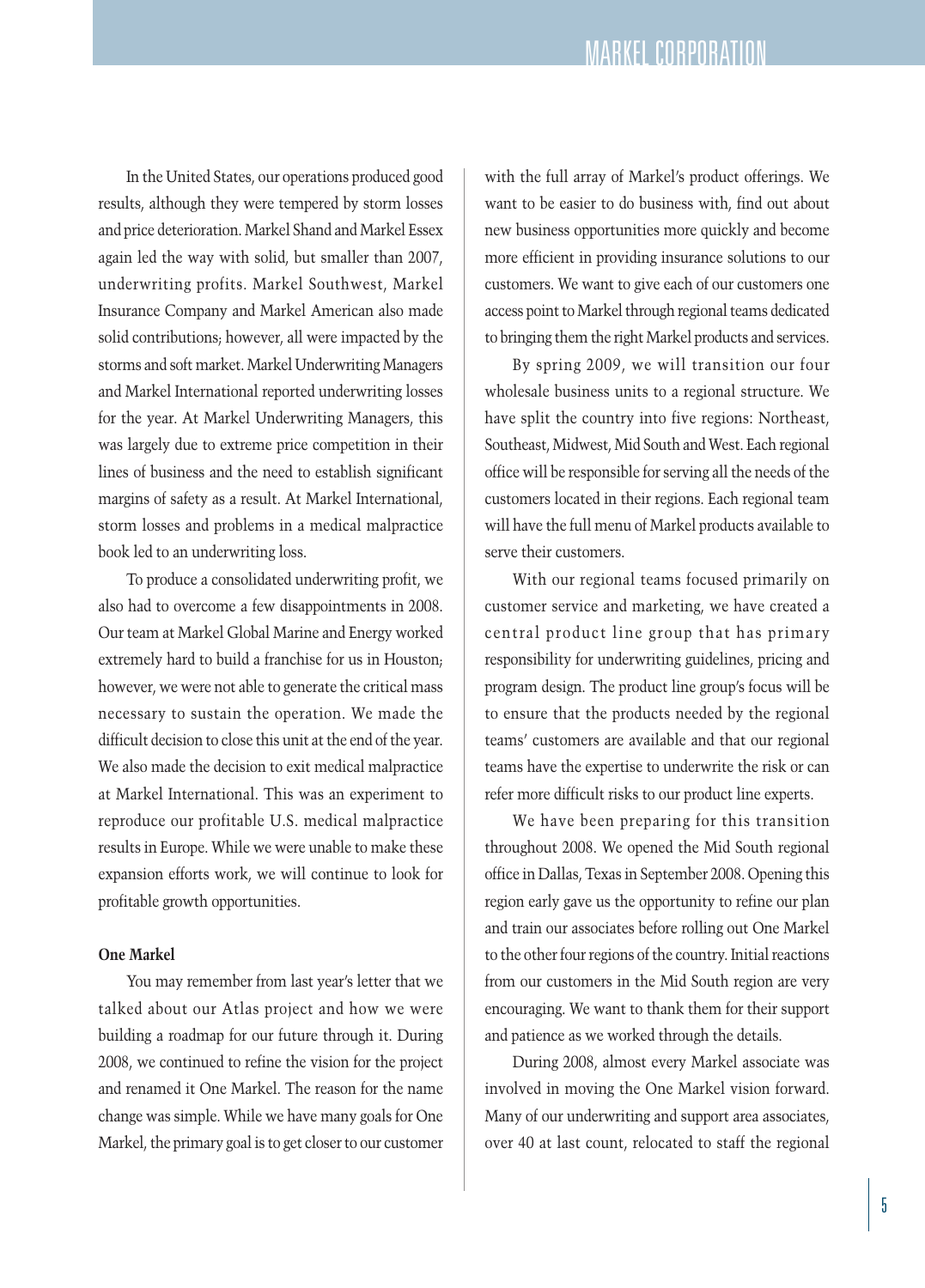offices with the right skill sets. Many associates accepted new responsibilities in the new shared services areas and many have been working to develop the new systems and processes that will support One Markel. During that time, many of them have been doing their old job, as well as their new job. We want to thank these associates for doing what it takes to make this a success for our customers and Markel.

As we worked throughout the year on the One Markel initiative, we realized that the new model would require us to lead and manage the company slightly differently. As a result, we asked several of our senior managers to take on new roles and responsibilities in the organization.

Earlier in 2008, Tony Markel announced that he wished to move out of his daily responsibilities as President, and he became Vice Chairman. He will continue to provide strategic guidance as well as serve as a member of our Board of Directors. At the same time, we promoted Paul Springman to President and Chief Operating Officer. Paul joined Markel in 1984 as an underwriter and his roles and responsibilities grew over the years. During 2009, Paul will focus primarily on the transition of Markel's wholesale units to the One Markel regional model. The five regional presidents will report directly to Paul. While he will continue to be involved in all major decisions affecting the operations, our intent is to allow him to be able to devote the majority of his time and attention to the success of One Markel.

We promoted Gerry Albanese to Chief Underwriting Officer. He will oversee all of Markel's underwriting through the newly formed product line group. Gerry is fresh off a five-year assignment as President of Markel International. Gerry joined Markel 24 years ago and he is one of our most talented underwriters and administrators. We are delighted that Gerry has taken

this crucial role, and we believe that he will ensure that our underwriting standards are enhanced in the new model.

With Gerry's return to the United States, we are also pleased to report that William Stovin has been named President of Markel International. William will partner with Jeremy Brazil to further develop our international platform. William and Jeremy have been with us for twelve and eleven years, respectively. They helped us successfully navigate the transition of Terra Nova to Markel International and are ready forthis new challenge.

Britt Glisson has been named Chief Administrative Officer and will have responsibility for the new shared services units being created to support our regional underwriting offices. Britt joined Markel in 1990, and since 1996, he has been the President of Markel Insurance Company. During his Markel career, Britt played an integral role in a number of initiatives that helped Markel grow its business and operate more efficiently. He also has leadership experience both on the wholesale and retail side of our company.

We are also pleased to welcome Mike Crowley as President of our Specialty Program Division. In this role, Mike will oversee our specialty business, including Markel Insurance Company and Markel American Insurance Company. Mike has more than 30 years of extensive retail experience, and he is looking forward to joining the company side of the business. With his experience, Mike can bring an innovative perspective to Markel. He worked for HRH since 2004 and held a variety of leadership positions including President and Chief Operating Officer.

As you can see, we benefit from an extremely experienced and talented team ready to pursue the many opportunities we see in 2009 and beyond.

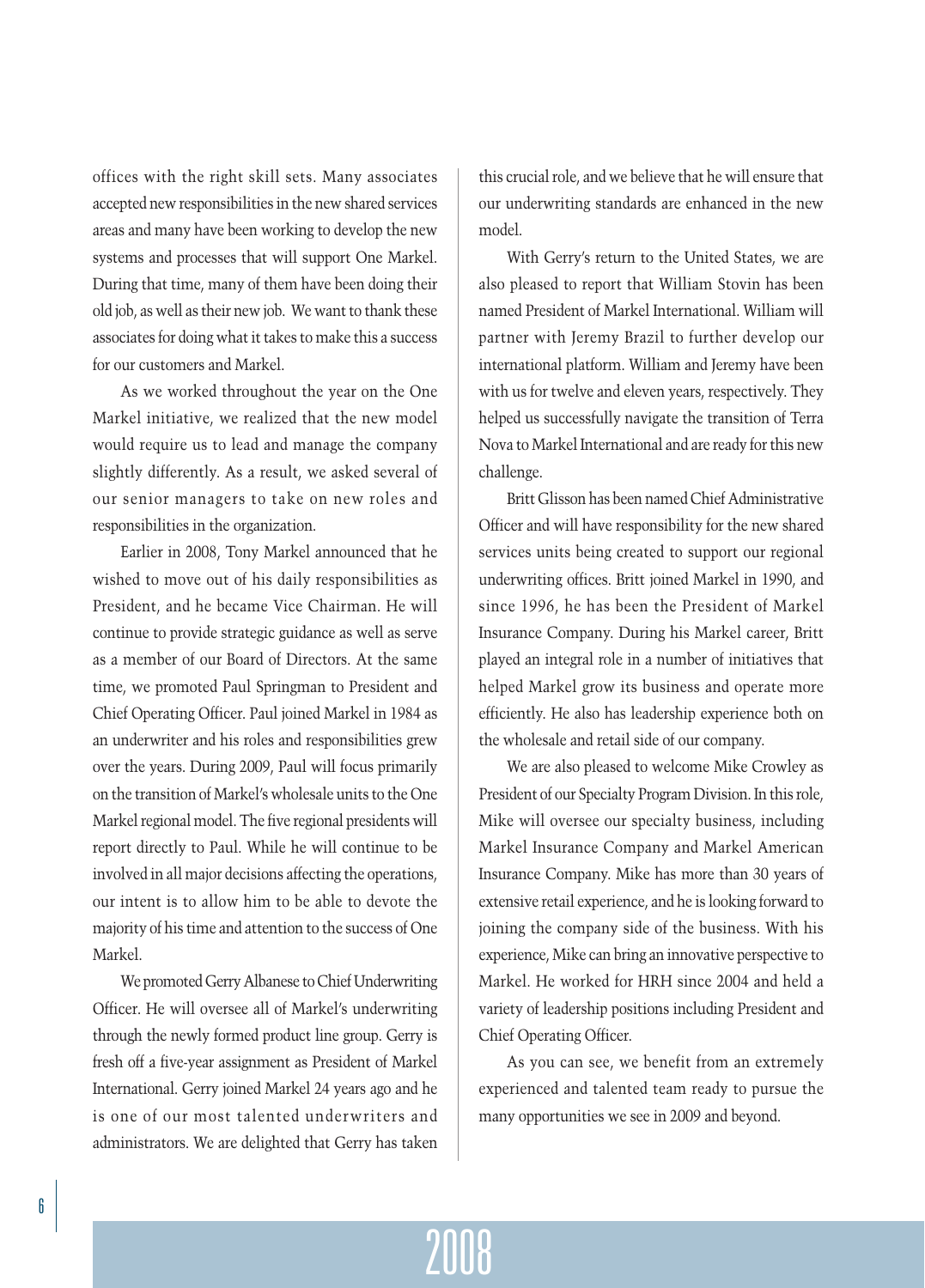### **Insurance Industry Pricing**

For the industry as a whole, it is clear that both capital and underwriting margins are depressed. With diminished industry underwriting profits (the industry shifted to a loss in 2008), capital and balance sheet pressures from sourinvestment markets and increasing pressure from regulators and rating agencies seeking greater measures of solvency and financial soundness, insurance prices must increase. While there has been a delay of game as governmental actions propped up major industry competitors, this cannot go on forever. Sooner or later, the unprofitable companies in the insurance industry will run out of money to run out of. We've seen this cycle before and it will play out the same way it always does—pricing will go up.

As 2008 ended, many in the industry started talking about the need to achieve higher prices. Unfortunately, for many it was only talk. At Markel we are aggressively seeking much needed price increases. We believe these increases are needed and justified for the following reasons:

First, and maybe most obviously, prices have been coming down for several years. Prices have now reached a level where there is no room to move any lower—they must go up.

Second, the economy is in a downturn, and we have officially entered into a recession. Insurance claims always increase in difficult economic times, and we must anticipate that this trend will repeat. We must increase insurance rates as we expect claims to increase.

Third, the current economic environment has also resulted in the lowest interest rate levels seen in many, many years. We incorporate interest rates in our return on capital financial models. With lower investment returns on our "insurance float," we must have higher prices to achieve reasonable return objectives.

Finally, and most importantly, we must increase prices to assure that we earn underwriting profits. Underwriting profits are necessary for Markel to provide our customers with the financial security they expect when they buy our insurance policies. Underwriting profits are necessary for our associates to enjoy long-term career opportunities and so that we can be a productive corporate citizen in our communities. Underwriting profits are also critical to meeting our promise to our shareholders that we will build the value of their Company.

### **Investments**

Today's financial markets defy description. The escalating series of bankruptcies, actual and de facto, throughout the year were unimaginable to us a year ago. Despite our lack of imagination, they happened. At the moment, recovery and prosperity seem unimaginable and distant at best. We remain optimistic though, and we suspect that we will be pleasantly surprised by the resiliency and forward progress the worldwide economy will demonstrate as we move through 2009 and beyond. We look forward to a season of pleasant surprises. It will happen, even if the timing is uncertain.

Current events remind us of the cyclicality of economic patterns and the powerlessness of authorities to prevent them. Only a few years ago, Enron and WorldCom served as poster children of cowboy capitalism and flawed regulation. Few would expect that after regulatory responses such as the Sarbanes-Oxley measures, along with fresh scars of chastened investors, that 2008 would see Fannie Mae, Freddie Mac, Bear Stearns, Wachovia, Lehman, AIG, Washington Mutual and Merrill Lynch among others, ALL failing or requiring massive government support to keep the doors open! Additionally, previous blue chip stalwarts such as Citigroup, Goldman Sachs, Morgan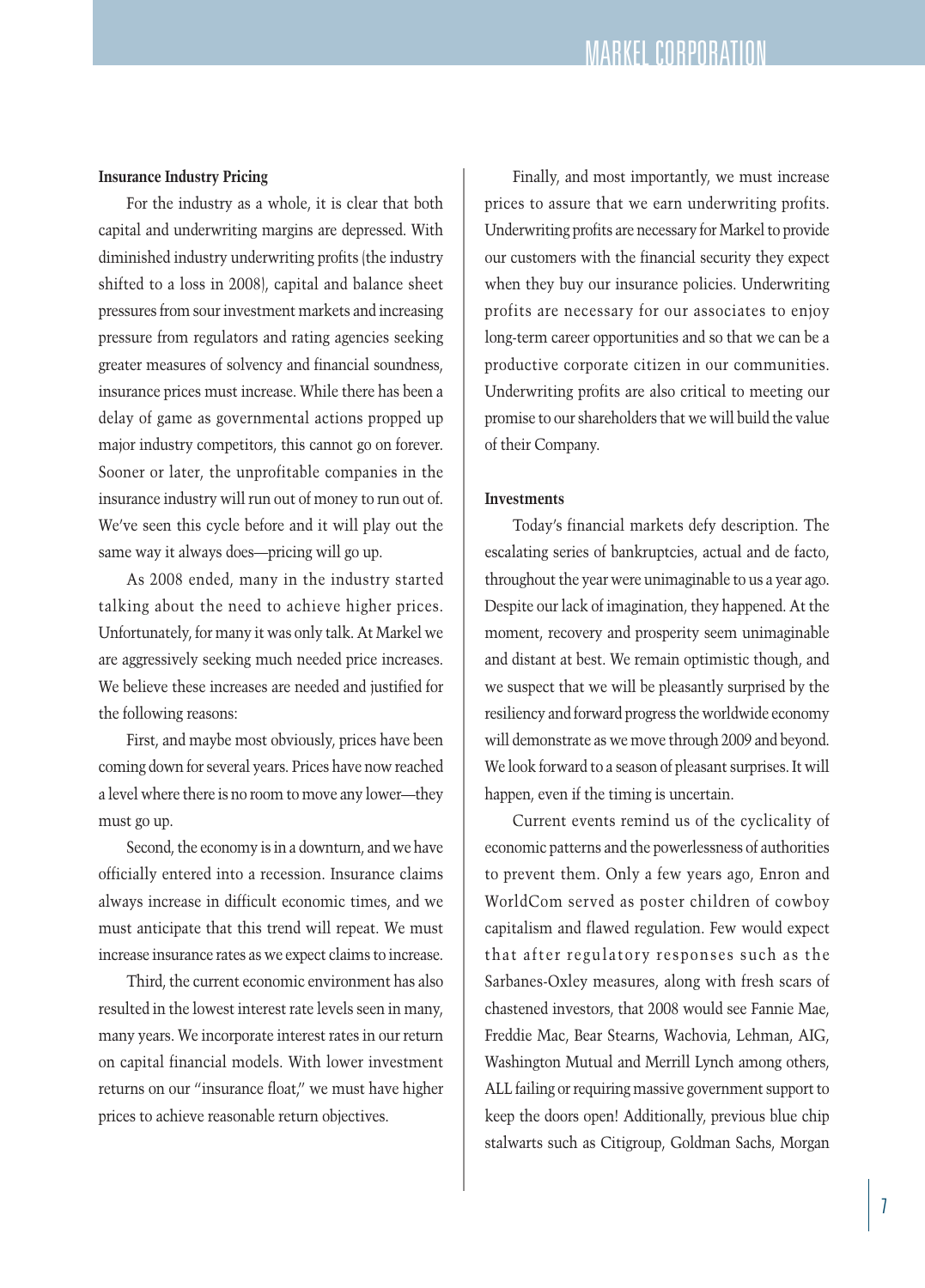Stanley and Bank of America comprise just a small portion of the list of financial institutions that required major government assistance to survive.

While we were nervous and cautious a year ago, in hindsight, we were not nervous enough. We did not anticipate the magnitude of the 2008 financial crash. We have and continue to maintain a high quality, plain vanilla fixed income portfolio. As such, we missed most of the first wave of problems as the credit markets began to deteriorate in 2007. We didn't own sub-prime mortgages or complicated structured finance instruments. We attempted, as always, to maintain a very high quality bond and equity portfolio. Despite our efforts at diligence, we did own some senior debt securities of companies from the previous list. Many of these firms did engage in what we now know were unsound and too highly-leveraged business activities. Consequently, we experienced permanent losses of capital from our debt holdings in Lehman, Washington Mutual and Fannie and Freddie. These losses made our fixed income returns lower than they should have been. Going forward, we will be more opportunistic regarding corporate bond exposures. In the past, we maintained a normal corporate bond exposure of roughly 33% of our total fixed income holdings. In the future, if corporate bond prices are attractive, we will invest in the sector. If corporate bond prices do not carry sufficient risk premiums, we will reduce our exposure to the sector significantly.

We also suffered permanent losses in our capital from the equity positions we sold in Citigroup, MBIA, LandAmerica and miscellaneous smaller holdings. Market values of just about everything except cash and treasury securities declined. We expect our mark-to-market losses to be temporary and not permanent in nature. In total, during 2008, our fixed income investments had a total return of 0.2% and our equity securities a total return of (34%). Our entire investment portfolio posted a decline of 9.6% including the negative effects of 2.7% from foreign currency translations. In keeping with the "worst ever" records set throughout the financial world in 2008, this is the worst total return performance in the history of Markel. It is the first negative return for the portfolio since 1999, a year in which the portfolio declined 1.3%. While these results are better than many, they are disappointing to us.

The crisis in the financial markets and its impact on the economy will take time to heal. 2008 marks a major turning point in global economics. For decades, consumer consumption and financial leverage increased systemically. This occurred in both the U.S. and many economies around the world. Everybody seemingly benefitted as economic activity increased. Consumers didn't really care if the money for the bigger house and the new car came from debt or equity. The house was still bigger and the car still smelled new no matter where the money came from. The businesses and people who built those houses and cars also enjoyed the good times of growing commercial and consumer activity. In addition to those tangible products such as houses and cars, the entire world of intangible activity grew as well. Financiers, advertisers, entertainers and other derivative jobs and occupations enjoyed the upswing of an apparent virtuous cycle of increasing prosperity.

This seemingly virtuous cycle of the last 20 years was financed by ever increasing amounts of debt at lower and lower interest rates. In hindsight, it created what now looks like the "mother of all bubbles." The steady increase in financial leverage now has come to an end. This will produce a period of restrained economic activity as the overall system adjusts to lower levels of debt and consumer consumption.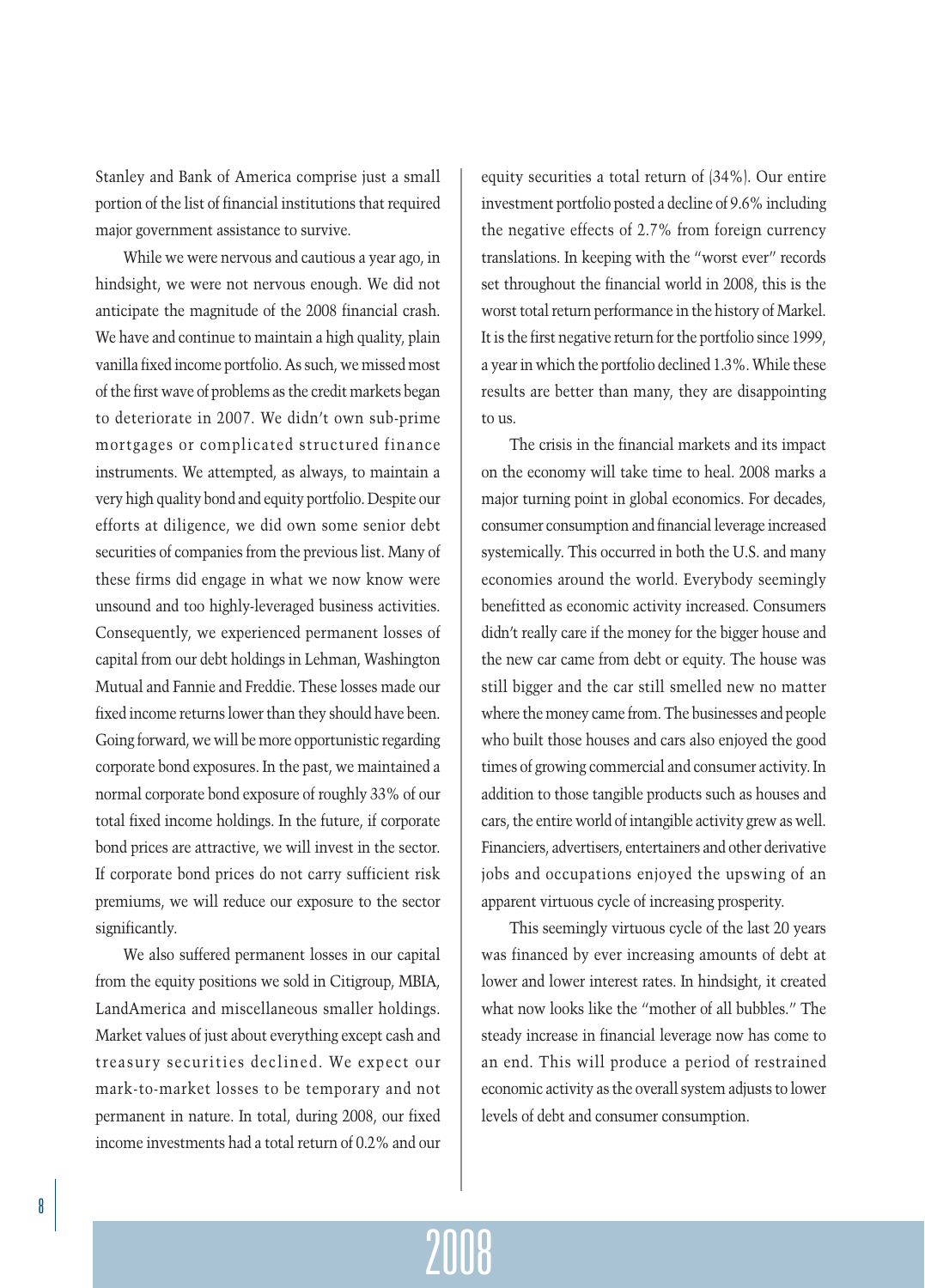Along with excessive leverage, the underlying trust and confidence that modern economies need to function have been broken. Increasingly sloppy and ultimately corrupt behaviors that accompany eras of good times are now showing up in scandals such as those alleged to have been perpetrated by Bernard Madoff and others both personally and corporately. It is worth remembering as we compare our current investment environment to the dismal 1930's that we review the decade that preceded it. The 1920's were an era of excess and gaudiness that produced eerily similar consequences to those of today. Students of financial history can see parallels when studying the accounting sleight of hand behind stock options in the 1920's, financiers such as Samuel Insull and disruptive technological changes such as electrification.

While we do not expect instant healing, we fully expect that our system will recalibrate and return to forward progress. Over the next several years, it is a profoundly good bet that the world's economy will both survive and prosper. We are systemically going about the business of lowering debt levels throughout the economy and soberly resetting the moral compass of accepted business practices. We will also benefit from scientific and technological progress that will change the world for the better in ways that we can't yet even imagine.

Economic tides, like natural ones, do not stand still. While we do not expect a quick return to the boom conditions of the last two decades, neither do we expect current negative trends to persist. The conditions necessary to create the next economic expansion are underway, and we are confident that the overall economic backdrop will improve in coming years.

In 2008, our investment results were painful as we failed to avoid the price declines experienced in almost every asset class. As we mentioned earlier in this letter, while we invested defensively starting in 2007, in hindsight, we were not defensive enough.

Specifically, we spent most of the last two years pursuing the following actions. We began reducing equity exposures from a high of over 75% of shareholders equity in December of 2006 to 49% by December of 2008. The reductions came from reinvesting less than we received as we sold equity securities over the last two years and not investing as much of our cash flow as normal into equities. The dramatic price declines in the equity market also served to reduce our exposure. That is the hard way to bring the percentage down, and we hope not to do so that way again. We are realistic enough to know that the market will do that to us from time to time in the future. We need to maintain a margin of safety that can absorb the inevitable downturns in future financial markets.

On the fixed income side, we also harvested maturities and reinvested less than sales. The objective was to increase cash and liquidity, shorten the overall duration to minimize risks from future inflation, and increase credit quality. As was the case in equities, we were directionally correct in these goals, we were just too slow in turning those goals into decisions and results. As a result of these steps, cash and short-term investments grew from \$529 million at the end of 2007 to \$1.1 billion by the end of 2008. Unlike most years in the past as well as our expectations for the future, cash was our best performing investment.

Over the years, we've been gradual when we've made investment decisions like the ones we just discussed. In large measure, we believe in gradualism because it salutes the important measure of humility that any investor should bring to the task. The future is unknowable, and all decisions are probabilistic estimates about shades of grey. We are proud of our long-term record, but we remain humble about our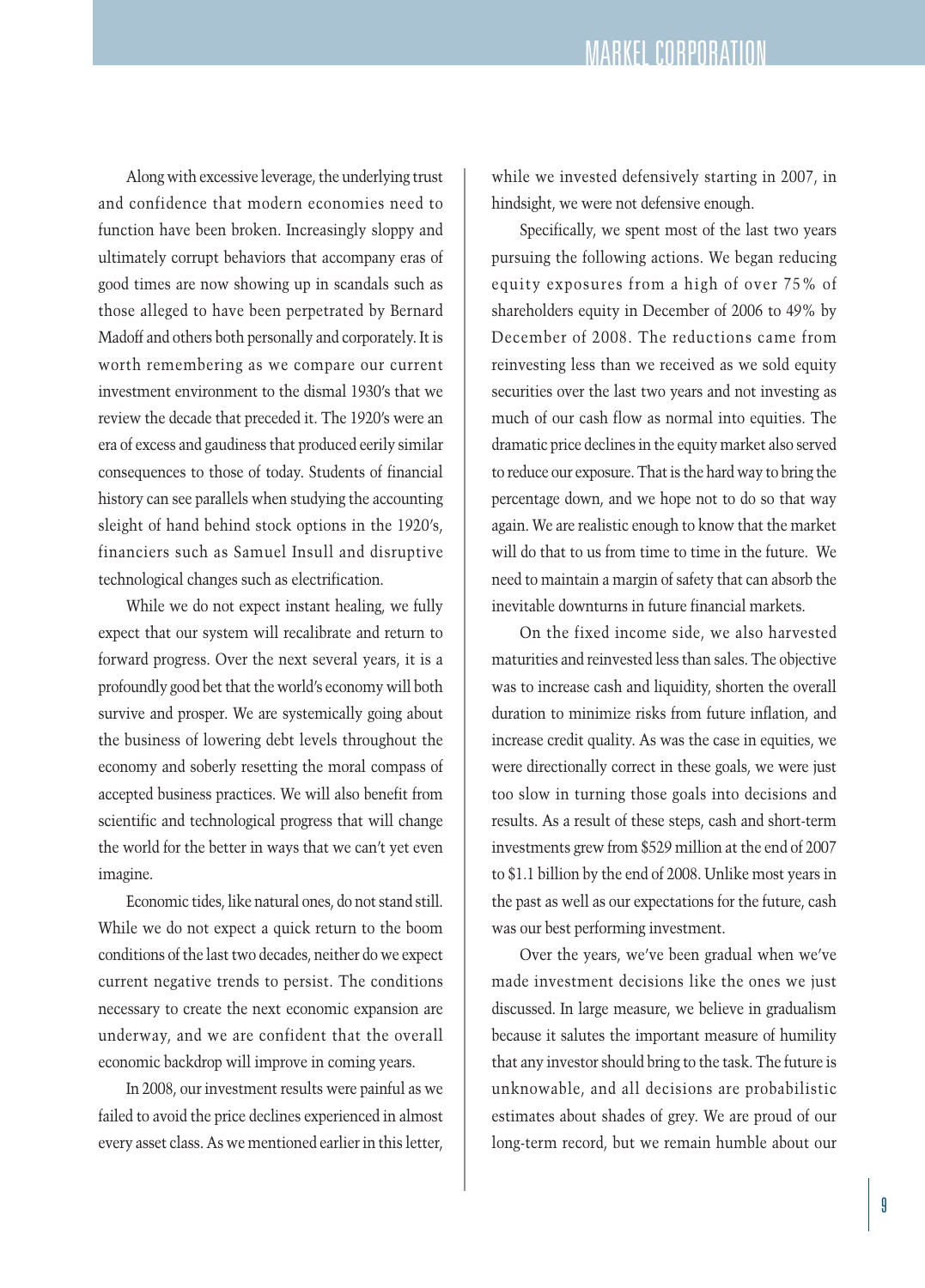abilities. We use the disciplines of time, measured steps and consistency to improve our odds of good outcomes. In retrospect, pure unadulterated panic would have been the best investment approach to take in 2008. Prospectively, while we are sure that a year will come along where panic looks good again, we don't think it is a reliable setting for the North Star on our investment compass.

# INVESTMENT ACCOUNTING COMMENTS OR "WHAT IS OTHER-THAN-TEMPORARY?"

In many respects, financial markets simply stopped functioning during 2008. In this environment, accounting rules and conventions break down and fail to function. As a result, we'd like to digress with some comments about investment accounting as practiced in 2008. Our investment accounting policy is pretty simple, or so we thought. The notes to our annual report state, "Investments are considered available-for-sale and are recorded at estimated fair value. A decline in fair value below cost that is deemed other-than-temporary is charged to earnings."

The meaning of other-than-temporary is not precise. It lies somewhere in the middle between temporary and permanent, but no one really knows, or can tell us, where. When financial markets are in chaos, quoted market prices do not necessarily represent estimated fair value. The exact same diamond can have a different value when you are purchasing it at Tiffany's to present as an engagement proposal compared to what you get for it at the pawn shop when you are trying to pay the divorce lawyer. It's the same diamond, the situation and timing are just different. What is the true value? Quoted market prices are imperfect guides to judging intrinsic value, but they normally work as a reasonable proxy and the "least worst" way to describe values. They also have the benefit of being independent and objective, and they do indicate what something might be worth at a given point in time.

An additional problem with other-than-temporary impairment involves trying to guess how long it might take for markets to return to "normal." Of course, the correct answer is no one knows when or if they ever will return to the old "normal." This makes proving that a security in a loss position is not other-than-temporarily impaired nearly impossible. Such is the current environment.

We constantly review and monitor all of our investments. We mark all of the available-for-sale investments on our balance sheet to estimated fair value using quoted market prices when available and reflect all changes in our comprehensive income. We believe our comprehensive income, the net change in book value, is the best proxy for evaluating our financial success at Markel. The longer the time frame, the truer this statement.

It is important to point out that the meaning of the words "value" and "impairment" from an accounting viewpoint does not change our view of the meaning of the same words from an investment perspective. When we think about "value" from an investment perspective, we think of intrinsic value. While we might believe that intrinsic value represents the real "truth," it is also inevitably a personal and subjective valuation that cannot be objectively documented for financial statements. When we think about an investment being "impaired," we think some of its underlying fundamentals may have changed for the worse. Usually, a market driven decline in price is a good thing that allows us to buy more of the security at a better bargain—not an impairment. While all of our securities are available-for-sale, we usually expect to hold them for the long term, usually many years. While it might be rational to connect the timing element of